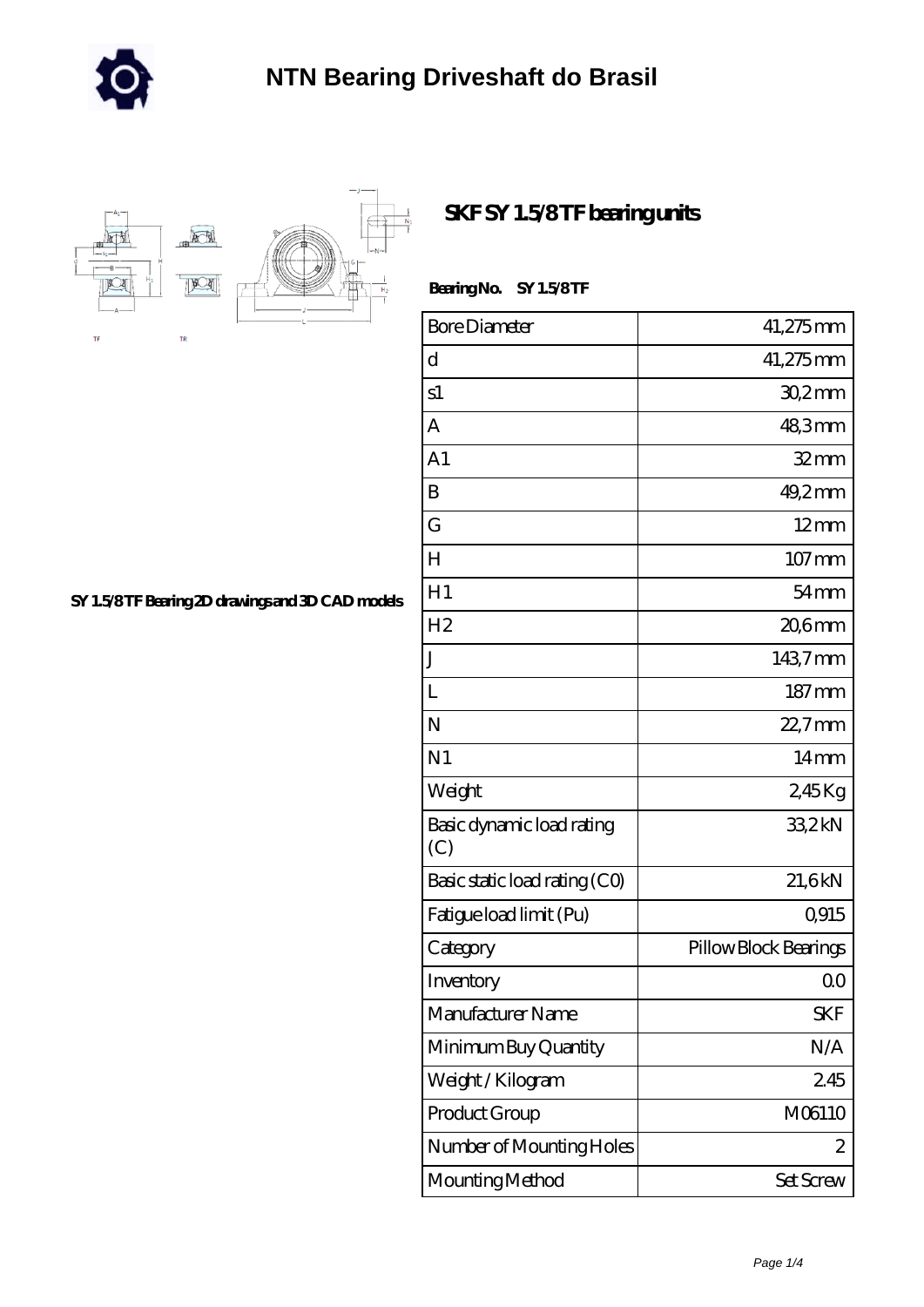

| Housing Style                   | 2 Bolt Pillow Block                                                                                                                                                                                      |
|---------------------------------|----------------------------------------------------------------------------------------------------------------------------------------------------------------------------------------------------------|
| Rolling Element                 | <b>Ball Bearing</b>                                                                                                                                                                                      |
| Housing Material                | Cast Iron                                                                                                                                                                                                |
| Expansion / Non-expansion       | Non-expansion                                                                                                                                                                                            |
| Mounting Bolts                  | $1/2$ Inch                                                                                                                                                                                               |
| Relubricatable                  | Yes                                                                                                                                                                                                      |
| <b>Insert Part Number</b>       | YAR 209-110-2F                                                                                                                                                                                           |
| Seals                           | M Seal                                                                                                                                                                                                   |
| Housing Configuration           | 1 Piece Solid                                                                                                                                                                                            |
| Inch - Metric                   | Inch                                                                                                                                                                                                     |
| <b>Other Features</b>           | Single Row   Standard Duty<br>  Wide Inner Race   Y<br>Bearing   Has Flinger                                                                                                                             |
| Long Description                | 2Bolt Pillow Block; 1-5/8"<br>Bore; 2-1/8" Base to Center<br>Height; Set Screw Mount;<br>Ball Bearing, 5-5/16"<br>Minimum Bolt Spacing, 6"<br>Bolt Spacing Maximum;<br>Relubricatable; Cast Iron; M<br>S |
| Category                        | Pillow Block                                                                                                                                                                                             |
| <b>UNSPSC</b>                   | 31171511                                                                                                                                                                                                 |
| Harmonized Tariff Code          | 8483204040                                                                                                                                                                                               |
| Noun                            | Bearing                                                                                                                                                                                                  |
| Keyword String                  | Pillow Block                                                                                                                                                                                             |
| Manufacturer URL                | http://www.skf.com                                                                                                                                                                                       |
| Manufacturer Item Number        | SY 1.5/8TF                                                                                                                                                                                               |
| Weight/LBS                      | 54                                                                                                                                                                                                       |
| Bore                            | 1.625 Inch   41.275<br>Millimeter                                                                                                                                                                        |
| Actual Bolt Center to<br>Center | OInch   CMillimeter                                                                                                                                                                                      |
| Length Thru Bore                | 1.938Inch   49.225<br>Millimeter                                                                                                                                                                         |
| Nominal Bolt Center to          | 58Inch   1465Millimeter                                                                                                                                                                                  |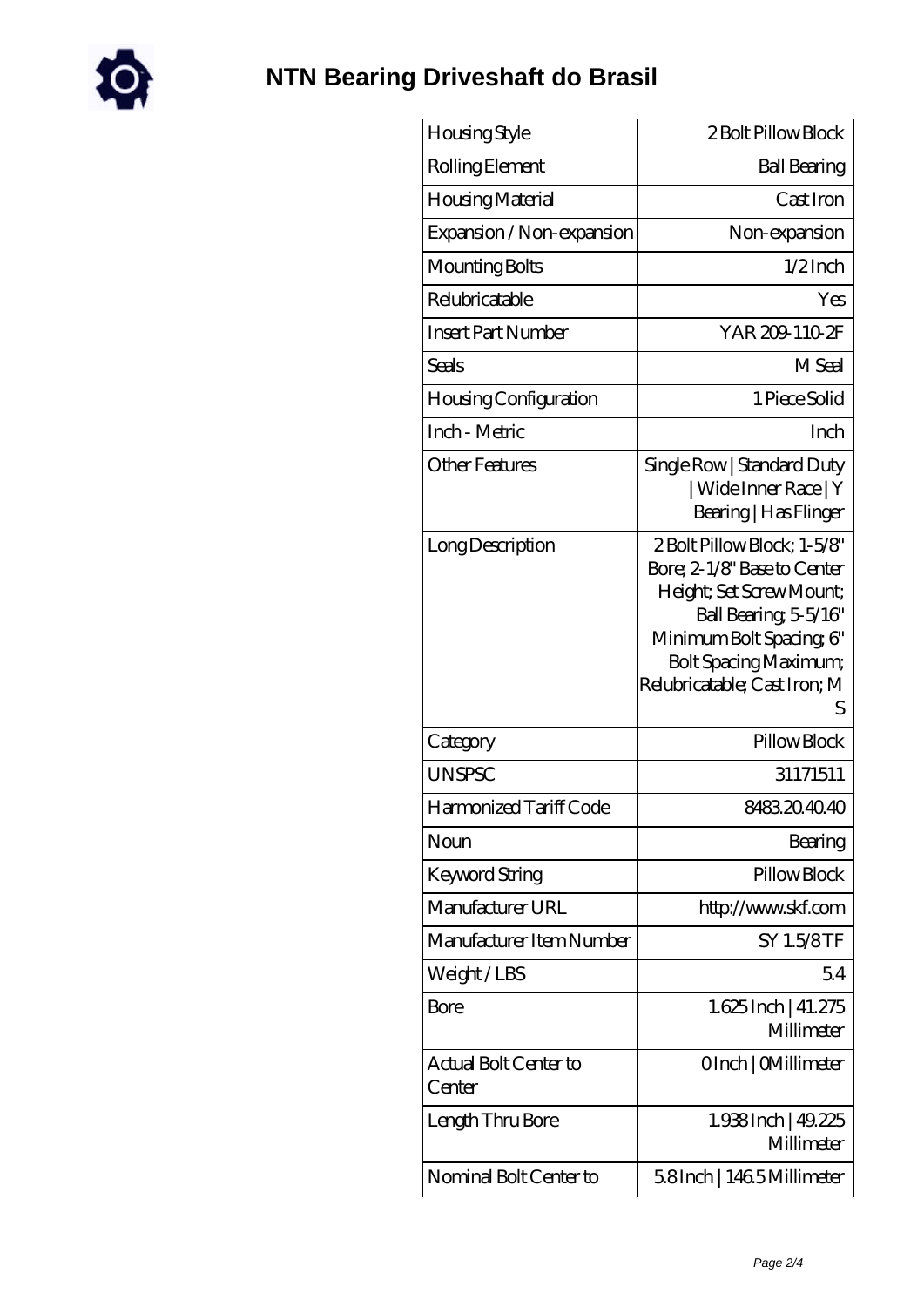

| Center                                      |                                 |
|---------------------------------------------|---------------------------------|
| Base to Center Height                       | 2125Inch   5398<br>Millimeter   |
| <b>Bolt Spacing Minimum</b>                 | $5313$ Inch<br>134.95Millimeter |
| <b>Bolt Spacing Maximum</b>                 | 6Inch   152 4Millimeter         |
| Housing material                            | Castiron                        |
| A <sub>1</sub>                              | $32 \text{mm}$                  |
| $A_5$                                       | $265$ mm                        |
| $B_4$                                       | 8mm                             |
| $H_1$                                       | $54$ mm                         |
| H <sub>2</sub>                              | $21 \,\mathrm{mm}$              |
| J <sub>max</sub>                            | 152mm                           |
| Jmin.                                       | 135mm                           |
| $N_1$                                       | 14 <sub>mm</sub>                |
| $S_1$                                       | $302$ mm                        |
| $R_G$                                       | 1/4 28 UNF                      |
| $R_1$                                       | 4mm                             |
| $\mathbf R$                                 | $45^{\circ}$                    |
| $D_N$                                       | 65mm                            |
| $SW_N$                                      | 7 <sub>mm</sub>                 |
| $G_N$                                       | 1/4 28 SAE-LT                   |
| $J_6$                                       | $173$ mm                        |
| J <sub>7</sub>                              | 17 <sub>mm</sub>                |
| $N_4$                                       | 4mm                             |
| Basic dynamic load rating C                 | 332kN                           |
| Basic static load rating $C_0$              | 21.6kN                          |
| Fatigue load limit $P_u$                    | 0915kN                          |
| Limiting speed                              | 4300r/min                       |
| Mass bearing unit                           | 225kg                           |
| Thread grub screw $G_2$                     | 5/16 24 UNF                     |
| Hexagonal key size for grub<br>$s$ crew $N$ | 3969mm                          |
|                                             |                                 |